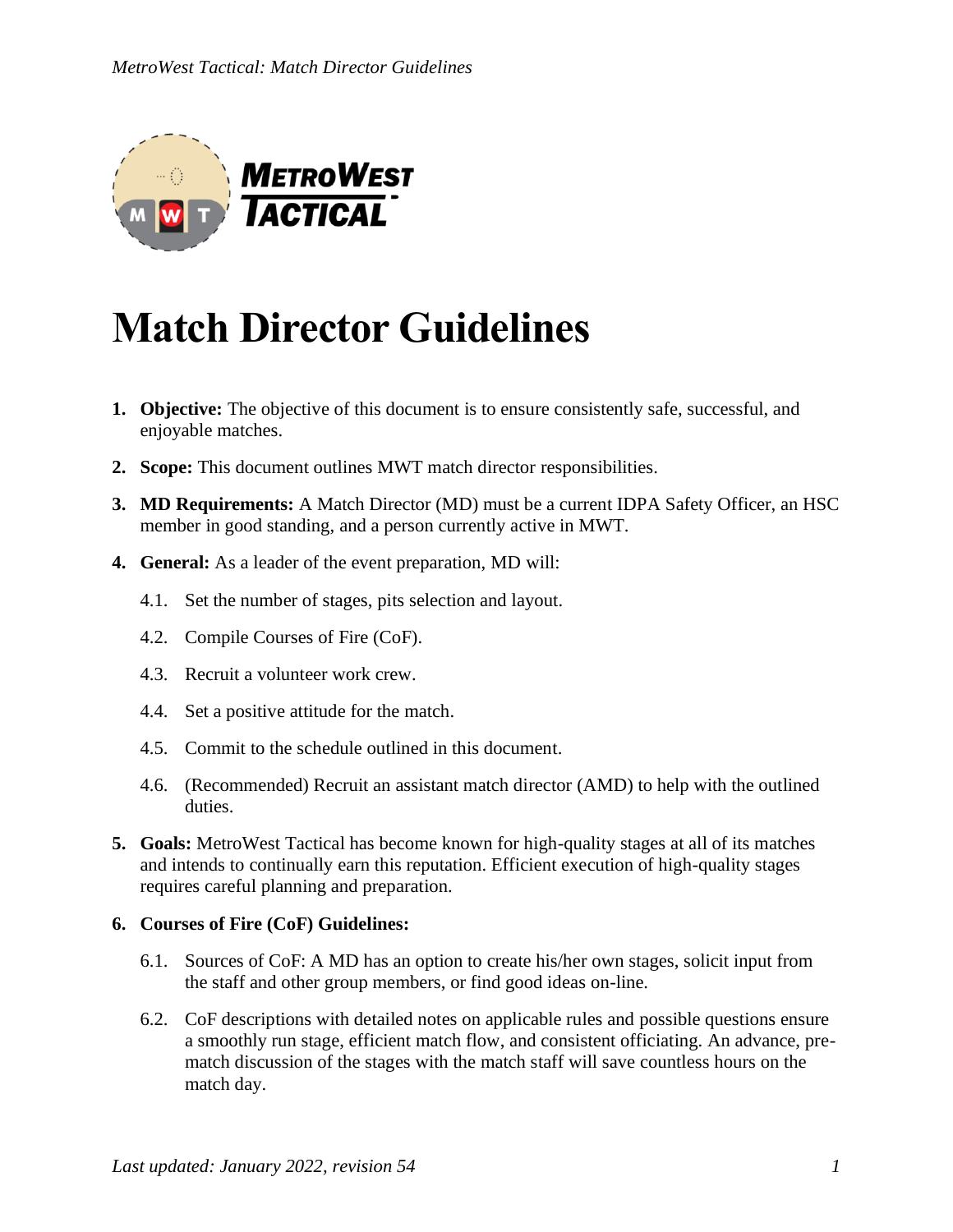- 6.3. Low-light stages are a trademark of the sport and MDs are expected and strongly encouraged to include one indoor, low-light stage in every MWT match. In order to avoid bottlenecks, indoor range CoF should be kept simple enough for quick reset and scoring.
- 6.4. [CoF Template.](https://metrowesttactical.com/wp-content/uploads/2022/01/MWT-stage-design-template.docx)
- 6.5. [Helpful graphics templates](https://metrowesttactical.com/wp-content/uploads/2022/01/MWT-props-template.doc) for CoF design.
- 6.6. To prevent squad backups during the match, review stage designs for excessive resets and balance the overall match to avoid both very long (due to multiple strings, long reset times, etc.) and very short stages.
- **7. Timeline:** Unless specified otherwise, MWT matches follow the same timeline:
	- 7.1. If at all possible, recruit some staff to set the props out in the pits the evening before the match to shorten the match day setup. Typically, 4-6 people for an hour or so is all that is needed to make the next morning's work much easier.
	- 7.2. MD/AMD Preparation 7:30 am.
	- 7.3. MD and AMD should arrive at HSC the day of the match at least 30 minutes prior to requested setup time to prepare as many props and supplies as possible outside the trailer for immediate distribution to arriving setup crews.
	- 7.4. Setup: 8:00 am.
	- 7.5. Walk-in registration 9:00-9:45 am.
	- 7.6. SO walkthrough 9:00-10:00 am.
	- 7.7. Safety briefing: 9:45 am.
	- 7.8. Match start (first shots): 10:00 am sharp.
- **8. Work crew:** Recruit the following staff using the Staff and General e-mail list, MWT Facebook Group, and personal contacts at least 4 weeks prior to match.
	- 8.1. Setup/breakdown crew. For Club matches each stage should have a designated Stage Setup Officer (SSO) responsible for actual implementation of the CoF. SSO does not have to be the original CoF designer but should well understand the design details and assume responsibility for the setup.
	- 8.2. SO/ASO teams to run the expected number of squads. A recommended practice for Club matches is to rotate SO/ASO team with the same squad through all pits. For large sanctioned matches pit crews assigned to stages is a better option.
	- 8.3. Should you encounter problems with getting enough SO/ASO assistance please reach out directly to the MWT core team by e-mailing [staff@metrowesttactical.com](mailto:staff@metrowesttactical.com) and ask for their help.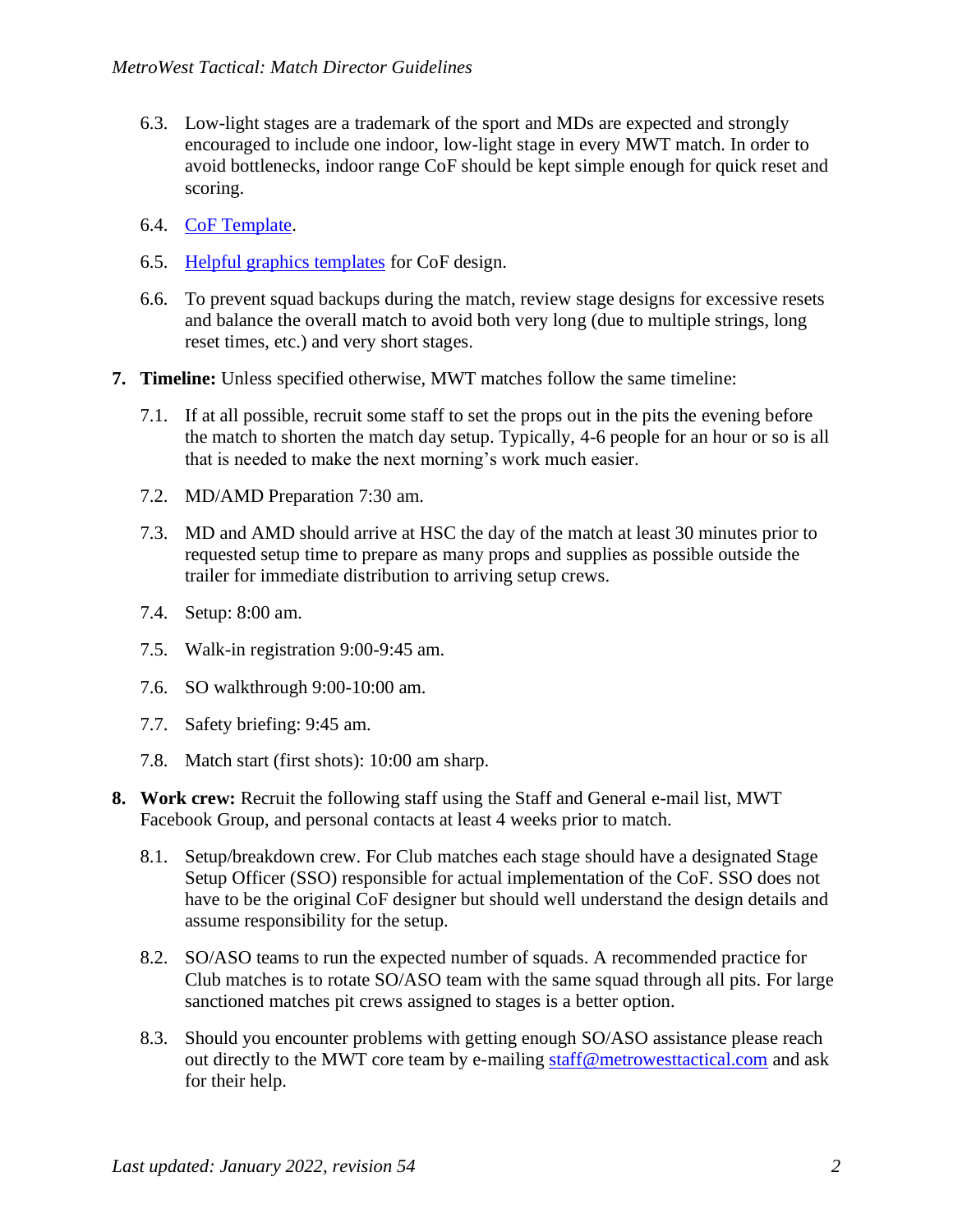- 8.4. Recruit a person responsible for walk-in registrations, fee collecting, and accounting of all proceeds.
- 8.5. Arrange setting up the Wi-Fi network on the day of the match. Start with [Rick E.](mailto:ricke@metrowesttactical.com)
- 8.6. Arrange match scoring. Recruit a responsible person, arrange for tablets, software, posting instructions. Start with [Mike F.](mailto:mikef@metrowesttactical.com)
- 8.7. Make sure the match is set up in Practiscore and the link is sent to the General e-mail list and posted on the following FB Groups:
	- [MWT,](https://www.facebook.com/groups/372704442746478)
	- [NH Pioneer IDPA,](https://www.facebook.com/groups/226625097507554)
	- [NE Action Shooting Sports,](https://www.facebook.com/groups/1438347846414475/)
	- [Woburn Action Shooters,](https://www.facebook.com/groups/woburnactionshooters/)
	- [Worcester Pistol & Rifle.](https://groups.io/g/wprc-idpa)
- 8.8. During hot summer months, arrange for a person responsible for setting up water coolers in pits.
- 8.9. Arrange for a person (e.g. AMD or the Registration person) to do match briefing while you are tied up at the walkthrough. Make sure the person has all the talking points in writing. The briefing should be short and to the point; it is not a coaching session.
- **9. Paperwork.** CoF should contain the following:
	- 9.1. Stage Description/Name/Pit.
	- 9.2. Scenario, when applicable.
	- 9.3. Number/Type of Targets, including Non-threats.
	- 9.4. Scoring instructions: How the stage is scored.
	- 9.5. Start Position: Details on how the stage is to be started.
	- 9.6. Stage Procedure: Detailed instructions for the stage.
	- 9.7. Notes: Be as detailed as possible regarding officiating calls and penalties. Answer all anticipated questions. Strive to make the walk through quick and easy.
	- 9.8. Customize the scoresheet template with stage names and delete/add number of strings/targets for each stage as needed.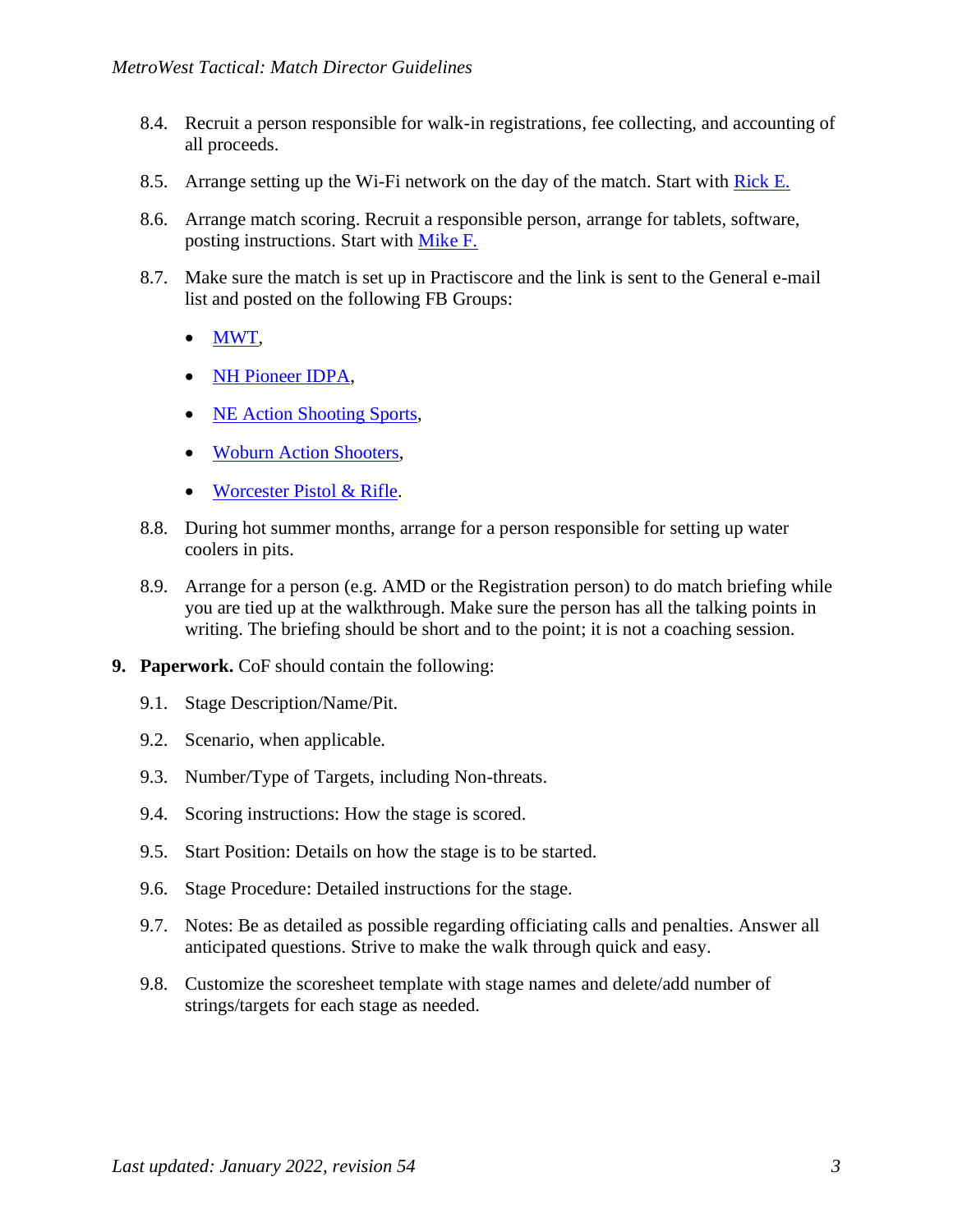#### **10. Preparation.** Four weeks before the Match:

- 10.1. Check on lunch arrangements 3-4 weeks prior to the match. Contact our lunch vendor, Bob Arsenault at [bobarsenaultb@aol.com.](mailto:bobarsenaultb@aol.com) Bob has gate key and has access to the Club grounds and the clubhouse.
- 10.2. Send [Tom K.](mailto:tomk@metrowesttactical.com) match info, especially anything special (number of stages, indoor/outdoor, specials such as DMG stage, side match, etc.) for a public announcement.
- 10.3. The Webmaster (start with  $\underline{\text{Tom K}}$ .; [Michael J.](mailto:michaelj@metrowesttactical.com) is the backup) will be sending a "Call for Help" email with Match volunteer Google Form but you will be receiving replies and accepting (or rejecting) staff.
- 10.4. Get a link and a code for free pre-registration from the Webmaster and reply with it to all staffers that you accept. Ask them to register, no squadding is necessary. To all the others please send thanks-but-no-thanks response too.
- **11. Preparation.** Three weeks before the Match:
	- 11.1. Send CoF for safety/compliance review to [Michael J.,](mailto:michaelj@metrowesttactical.com) [Gene G.,](mailto:geneg@metrowesttactical.com) and [Kevin C.](mailto:kevinc@metrowesttactical.com) Collect feedback and discuss, if/as needed.
	- 11.2. Once finalized, send COFs to [Mike F.](mailto:mikef@metrowesttactical.com) to configure scoring devices and [Tom K.](mailto:tomk@metrowesttactical.com) for posting on Practiscore.
	- 11.3. Check the staff sign up results. If needed, ask the Webmaster to send a second call to Staff only. Make sure all who volunteered and got accepted have received a preregistration code.
	- 11.4. Assign staff to squads and send the list to  $Tom K$ . He will then assign the Match staff</u> to squads on Practiscore.
- **12. Preparation.** Two weeks before the Match:
	- 12.1. Make sure you have access to the gate key, trailer, and the indoor storage room. Contact [Michael J.](mailto:michaelj@metrowesttactical.com) in advance, if needed.
	- 12.2. Verify that the range truck starts up, drives, stops, and appears in general working order one week prior to match date. Keys are in the trailer. Report all issues to [Gene G.](mailto:geneg@metrowesttactical.com) or [Kevin C.](mailto:kevinc@metrowesttactical.com)
	- 12.3. Check inventory of props against the COFs. Make a copy of the [match checklist](https://metrowesttactical.com/wp-content/uploads/2022/01/MWT-match-checklist-template.xls)  [template](https://metrowesttactical.com/wp-content/uploads/2022/01/MWT-match-checklist-template.xls) and customize it for the match. Confirm props and supplies availability for the match by visiting the trailer. Contact  $Kevin C$ , with questions. Arrange for all additional needed props, and supplies.
	- 12.4. Registration opens. Squad balancing will be happening in the background. With any questions, contact [Tom K.](mailto:tomk@metrowesttactical.com)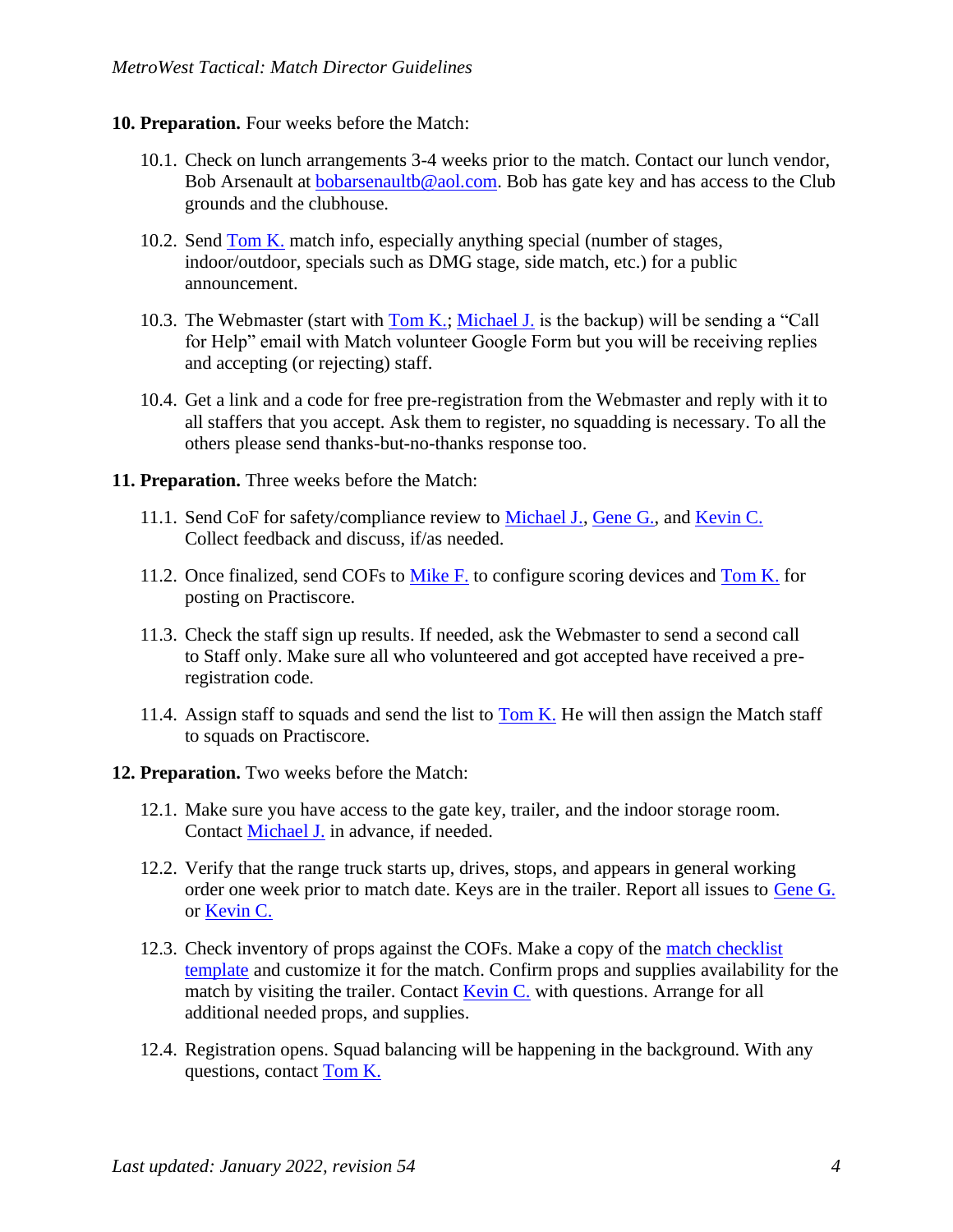#### **13. Preparation.** A week before the Match:

- 13.1. Organize an SO box for each pit. As a minimum, SO boxes should contain: Stapler, staple refills, three rolls of brown pasters, a roll of black pasters.
- 13.2. Prepare for possible rain... Check the local weather report. If rain is forecasted or suspected, arrange for additional supplies as needed (possibly tarps, canopies, rugs, timer bags). Target rain shields are in the trailer.
- 13.3. Prepare and print all CoF. As a minimum, Each SO/ASO crew should have a full set of CoF for the match (2 per crew), and one CoF copy per SO box (1 full set). Each setup crew should have a copy of their stage CoF (1 full set). MD and AMD should have a complete set for use during the day (2 full sets). Add one spare set. (Example: for a 6 stage match print out 22 sets, separate one into individual sheets for setup, and another for SO boxes). Use economy (black and white) printing; there is absolutely no need to waste money on fancy printing services.
- 13.4. Check with the person responsible for registration that they will be able to sign-up walk-ins get them to sign a waiver and check that they would have change on hand in small bills.
- **14. Prepare your crew.** The crew is what will make or break the match. Keeping them well informed of their responsibilities will ensure a well-run match.
	- 14.1. 5-7 days prior to the Match date send email to ALL volunteers with their defined roles, start times. The Match Checklist spreadsheet works well for this purpose. Attach CoFs to your email.
	- 14.2. Open an e-mail dialogue on CoF questions and other preparation steps. Anything that can be done 3-5 days in advance will pay off during the match.
	- 14.3. Stage and Pit numbers should be assigned.
	- 14.4. Chief and Assistant Safety officers (CSO/ASO) and setup teams should be defined.
	- 14.5. Assign Stage Setup Officer (SSO) for each stage. If enough help is available, this person does not have to be a CSO/ASO during the match. Remind SSOs that setup starts at 8 am sharp.
	- 14.6. Assign deputy SSOs as backup.

#### **15. Match Day.**

- 15.1. Open the gate and trailer upon your arrival to allow non-HSC members entry to the club. Give clubhouse storage keys to assigned Stage Setup Officer on the indoor stage.
- 15.2. Supervise initial distribution of props/targets to your Stage Setup Officers. Take advantage of the 30-minute window to disperse as many stages outside the trailer as possible. Everyone is there to help but keeping people on their assigned task is key to the scheduled timeline.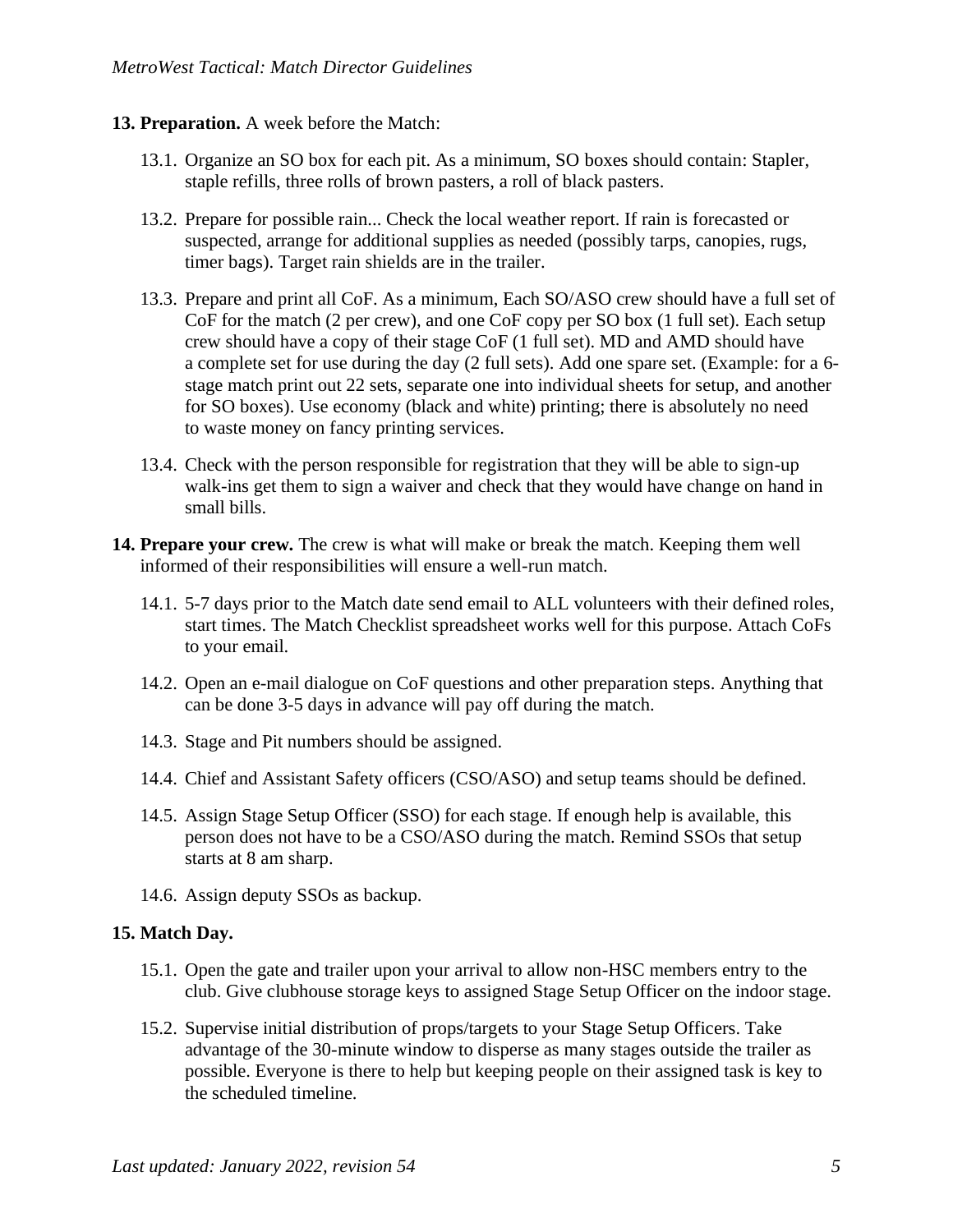- 15.3. Assign to your AMD the task of dispersing stage props and then start making rounds checking on stage crews for any needs or issues. The AMD should pay particular attention to where the props are taken from so that they are returned to their proper, original locations.
- 15.4. During the setup MD and AMD should walk through the pits to see if anyone needs specific help with specialized props and to look for SO traps, scoring/rules, or other issues. Feel free to recruit other core MWT members who aren't setting up stages to help as well. This should occur with sufficient time to correct any problems prior to the walkthrough.
- 15.5. Walk SOs through all stages before the Match. Target time to do this is 9:00 am sharp. Inform your SOs to meet at the registration area or the starting pit for the walkthrough at 9:00 am sharp.
- 15.6. At 9:45am the AMD or another deputy conducts a Safety Briefing according to MWT standards outlined in the [Safety Briefing](https://metrowesttactical.com/wp-content/uploads/2022/01/MWT-safety-briefing.pdf) document. The safety briefing takes place at the first Action pit and **is mandatory** for all competitors.
- 15.7. At the briefing, make sure each squad knows their starting pit. Also notify competitors what time lunch will be available and that we will not be stopping the match for a lunch break.
- 15.8. At 10:00 am first shots should be fired.
- 15.9. As soon as the match starts, lock the gate down to prevent unauthorized access to the club grounds.

#### **16. During Match.**

- 16.1. Float between pits to observe the match flow. Be available to answer any questions from SOs or help with any issues.
- 16.2. Hand out lunch tickets to the Match Crew. Contact [Gene G.](mailto:geneg@metrowesttactical.com) or [Michael J.](mailto:michaelj@metrowesttactical.com) for details.
- 16.3. Be prepared to address questions on the rules, their interpretations, scoring disputes, and the penalty calls. Have a copy of the current Rulebook handy to verify the rules. Don't simply rely on the claims that "the rulebook says…" Be prepared to make an informed, decisive call but, if you yourself are not completely certain (rules are indeed confusing!), accept the question and take time to find MWT core staff or at least experienced competitors to discuss a contentious point. Some issues may have already been agreed upon and accepted as MWT policy guidelines. In general, when in doubt decide in favor of the shooter. When not in doubt - support your SOs.
- 16.4. Actively manage match flow. In case of backups, an AMD should act as an auxiliary CSO.
	- If a slow *squad* is causing backups, the AMD should take small groups of competitors who have finished the bottleneck stage to the next, empty pit,